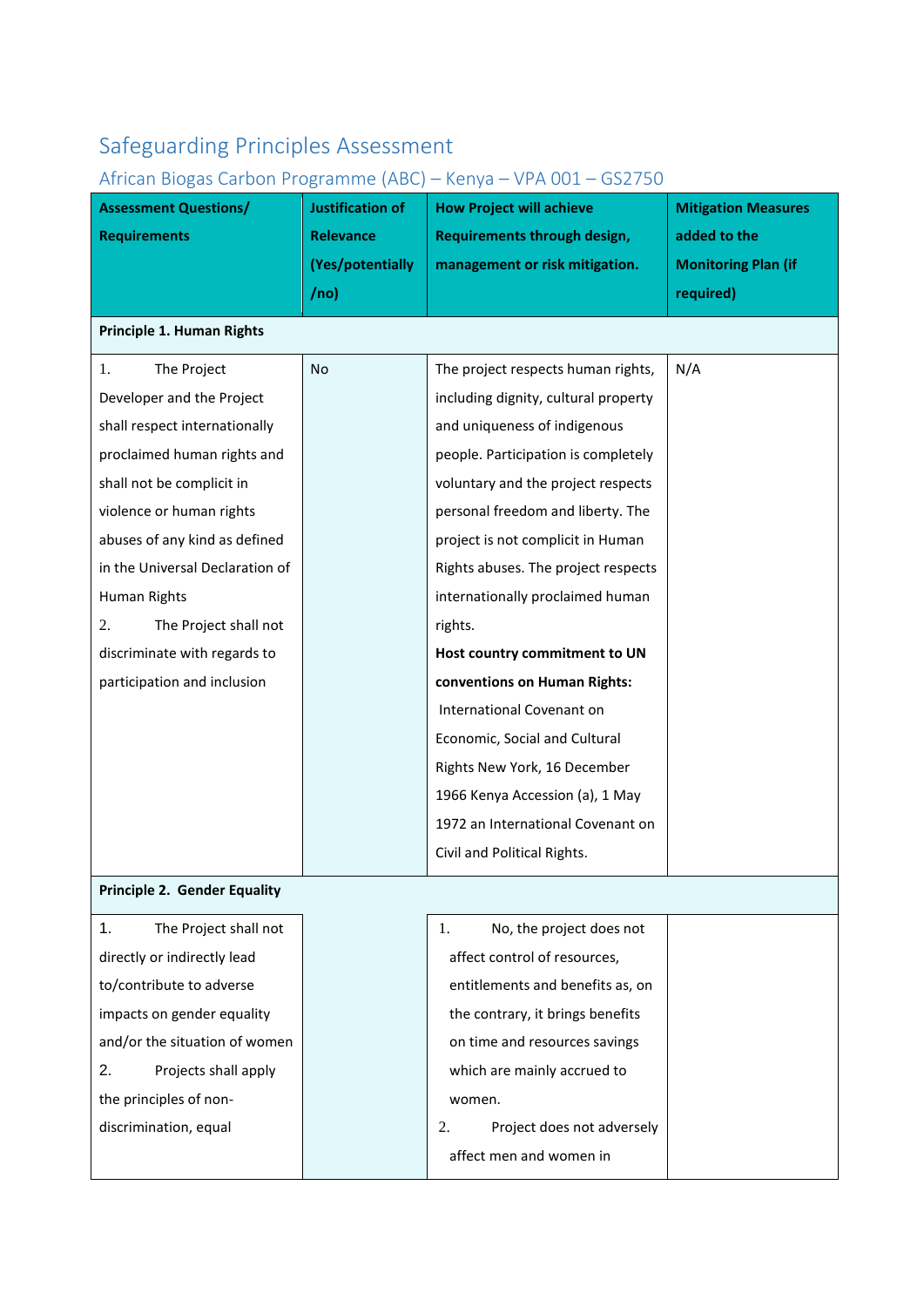treatment, and equal pay for equal work 3. The Project shall refer to the country's national gender strategy or equivalent national commitment to aid in assessing gender risks 4. (where required) Summary of opinions and recommendations of an Expert Stakeholder(s)

marginalised or vulnerable communities.

- 3. No, on the contrary as per item 2 above, it frees up time. For women who may have societal barriers to attending important meetings, e.g. household chores, consideration on meeting location is given during planning to ensure that that all have an opportunity to attend in terms of proximity and that they do not spend a lot of time accessing the meeting location.
- 4. The Project has taken into account gender roles and the abilities of women or men to benefit from the Project's activities. The Project is demand driven and any minority, if they have the ability to pay and enough manure, can invest.
- 5. On the contrary, it saves women a lot of time by not having to collect wood, faster and more convenient cooking and less cleaning of pots and pans as not soot is produced. 6. No, most of the benefits are accrued to women, see item 5 and the project does therefore not deepen discrimination.

7. The Project does not limit women's ability to use, develop and protect natural resources as it would help women eliminate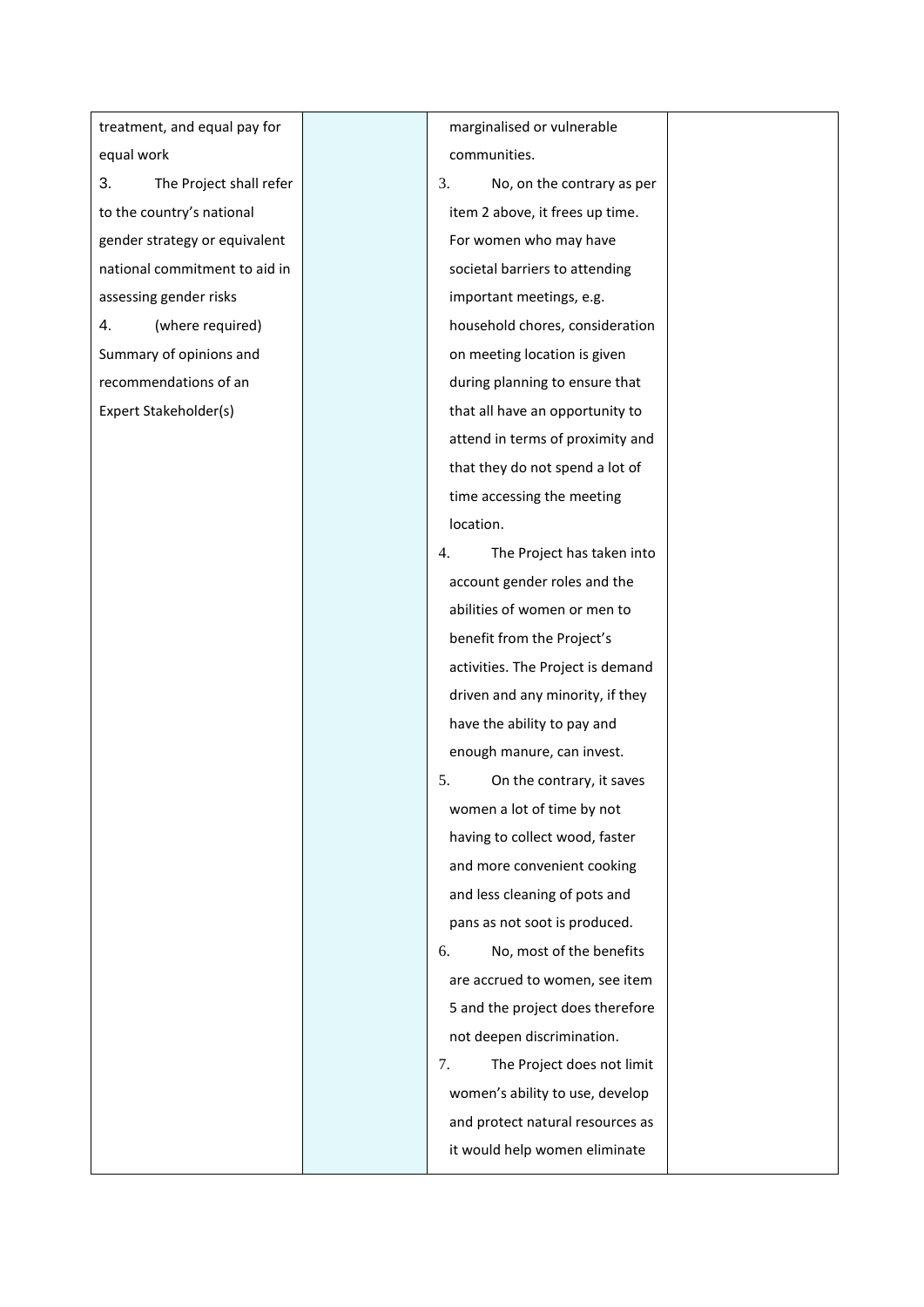|                                                              |           | the need to collect firewood and    |  |
|--------------------------------------------------------------|-----------|-------------------------------------|--|
|                                                              |           | therefore it protects natural       |  |
|                                                              |           | resources.                          |  |
|                                                              |           | Bio-digesters are a safe and        |  |
|                                                              |           | established technology in Kenya,    |  |
|                                                              |           | so no risks are anticipated         |  |
|                                                              |           | regardless of gender, women, girls  |  |
|                                                              |           | or boys.                            |  |
| Principle 3. Community Health, Safety and Working Conditions |           |                                     |  |
| The Project shall<br>1.                                      |           | 1. Bio-digesters hygienically treat |  |
| avoid community exposure to                                  |           | waste and eliminate household air   |  |
| increased health risks and                                   |           | pollution. Health consequently will |  |
| shall not adversely affect the                               |           | be improved.                        |  |
| health of the workers and the                                |           |                                     |  |
| community                                                    |           |                                     |  |
|                                                              |           |                                     |  |
|                                                              |           |                                     |  |
|                                                              |           | 2. All masons are trained and       |  |
|                                                              |           | certified on safe working           |  |
|                                                              |           |                                     |  |
|                                                              |           | conditions.                         |  |
| Principle 4.1 Sites of Cultural and Historical Heritage      |           |                                     |  |
| Does the Project Area include                                | <b>No</b> | The project does not involve and is |  |
| sites, structures, or objects                                |           | not complicit in the alteration,    |  |
| with historical, cultural,                                   |           | damage or removal of any critical   |  |
| artistic, traditional or religious                           |           | cultural heritage.                  |  |
| values or intangible forms of                                |           | Cultural heritage will not be       |  |
| culture?                                                     |           | altered by the project since the    |  |
| >>                                                           |           | biogas units are constructed within |  |
|                                                              |           | the household compounds on a        |  |
|                                                              |           | voluntary basis and no damage to    |  |
|                                                              |           | cultural or religious heritage is   |  |
|                                                              |           | expected.                           |  |
| <b>Principle 4.2 Forced Eviction and Displacement</b>        |           |                                     |  |
| Does the Project require or                                  | No        | The project does not involve and is |  |
| cause the physical or                                        |           | not complicit in involuntary        |  |
| economic relocation of                                       |           | resettlement.                       |  |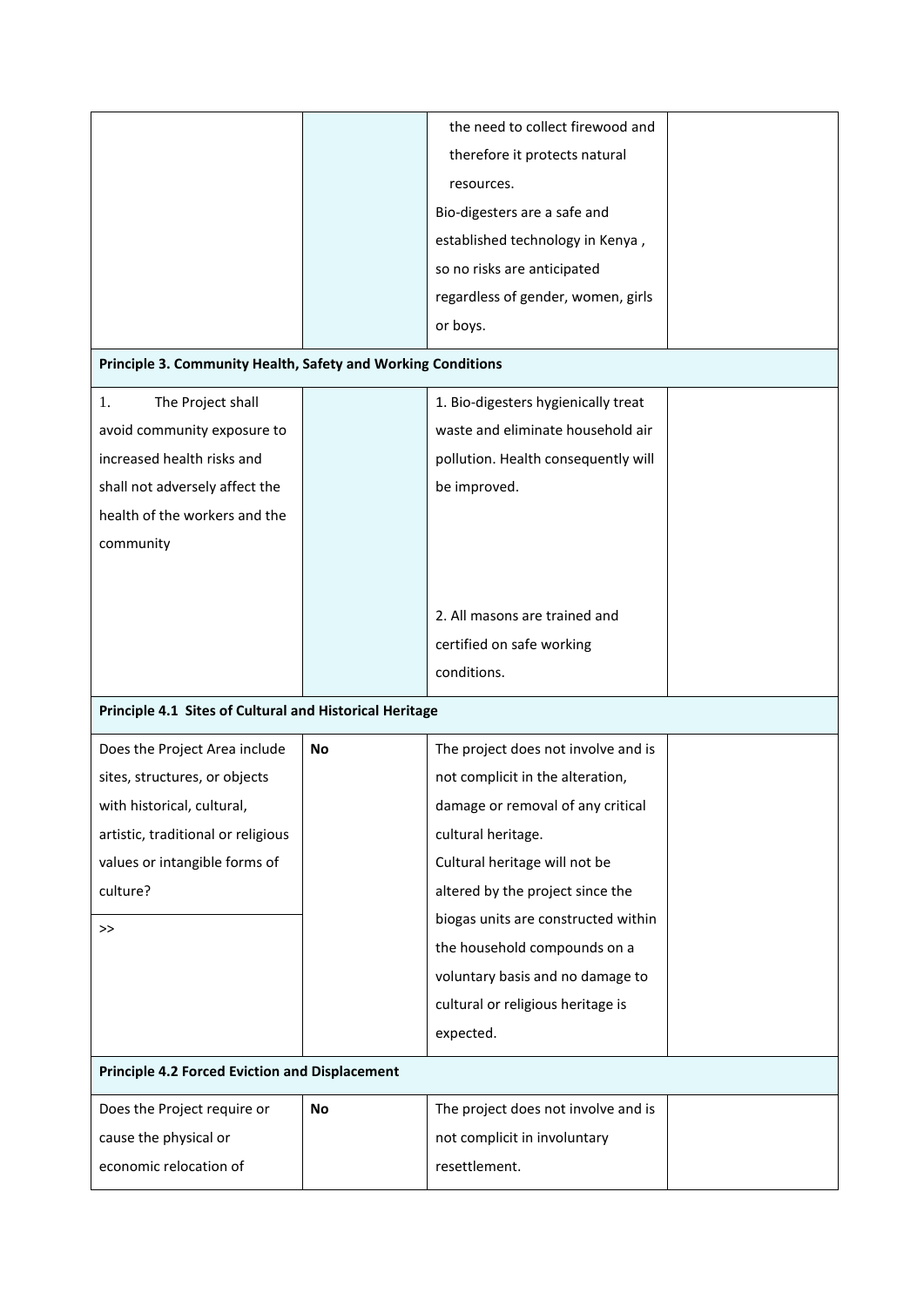| peoples (temporary or                      |    | The domestic biogas units of KBP    |  |
|--------------------------------------------|----|-------------------------------------|--|
| permanent, full or partial)?               |    | are small in size and are           |  |
|                                            |    | constructed within people's         |  |
| >                                          |    | homesteads. The project will        |  |
|                                            |    | therefore not involve any           |  |
|                                            |    | resettlement.                       |  |
|                                            |    |                                     |  |
| Principle 4.3 Land Tenure and Other Rights |    |                                     |  |
| Does the Project require any               | no | No, as above, the project does not  |  |
| change,<br>have<br>or<br>any               |    | result in a change in land tenure   |  |
| uncertainties related to land              |    | rights.                             |  |
| tenure arrangements and/or                 |    |                                     |  |
| access rights, usage rights or             |    |                                     |  |
| land ownership?                            |    |                                     |  |
| For Projects involving land use            |    |                                     |  |
| there<br>tenure,<br>are<br>any             |    |                                     |  |
| uncertainties with regards to              |    |                                     |  |
| land tenure, access rights,                |    |                                     |  |
| rights<br>land<br>usage<br>or              |    |                                     |  |
| ownership?                                 |    |                                     |  |
| >                                          |    |                                     |  |
| Principle 4.4 - Indigenous people          |    |                                     |  |
|                                            |    |                                     |  |
| Are indigenous peoples                     | No | The Bio-digesters are               |  |
| present in or within the area              |    | constructed/installed in farmer's   |  |
| of influence of the Project                |    | homes on their consent.             |  |
| and/or is the Project located              |    |                                     |  |
| on land/territory claimed by               |    |                                     |  |
| indigenous peoples?                        |    |                                     |  |
| >                                          |    |                                     |  |
| <b>Principle 5. Corruption</b>             |    |                                     |  |
| The Project shall not<br>1.                |    | The project does not involve and is |  |
| involve, be complicit in or                |    | not complicit in corruption. To     |  |
| inadvertently contribute to or             |    | reduce the risk of corruption       |  |
| reinforce corruption or                    |    | occurring, the programme has the    |  |
| corrupt Projects                           |    | following mechanisms in place:      |  |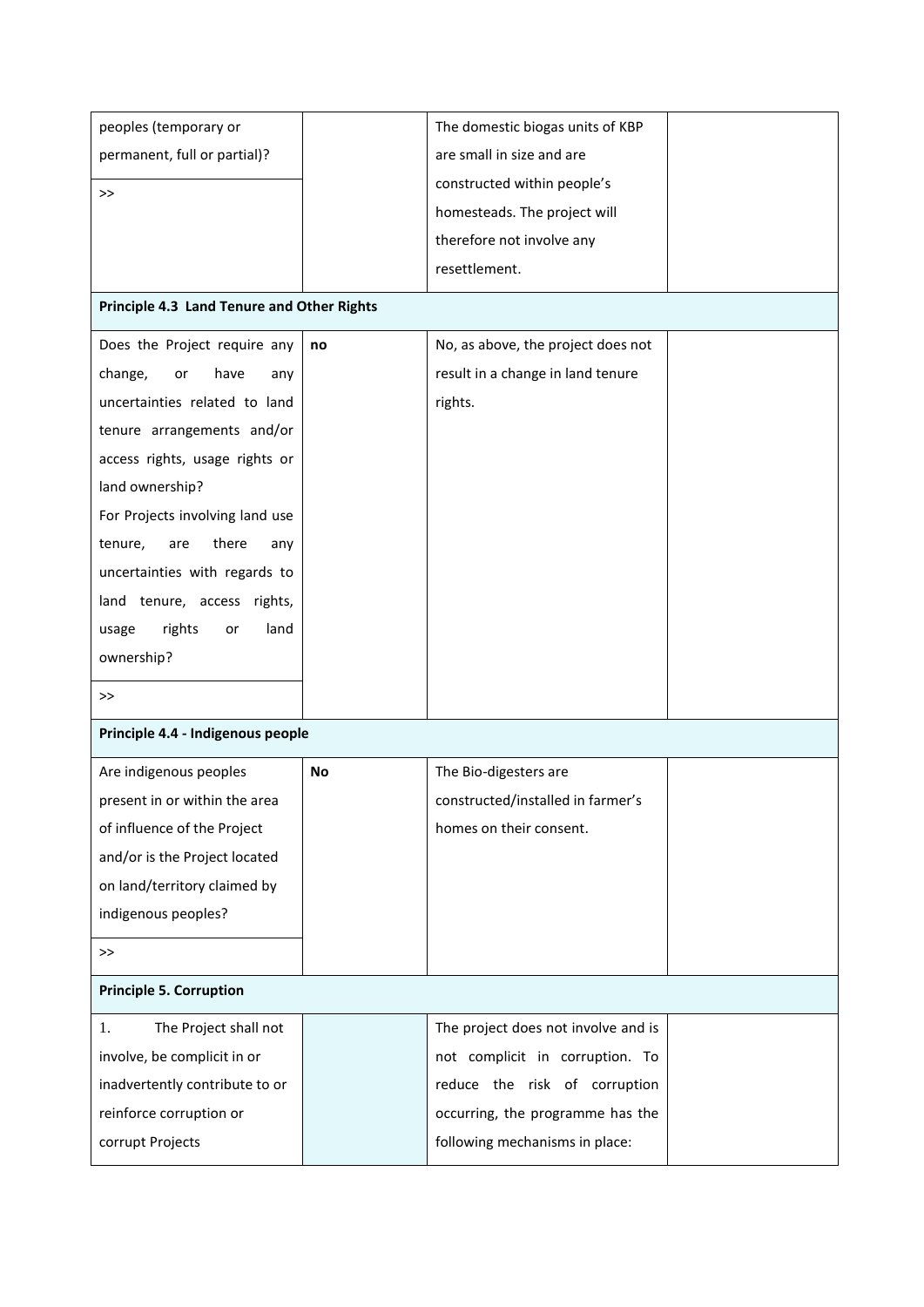| A Code of Conduct for all biogas      |  |
|---------------------------------------|--|
| masons promoting fair competition     |  |
| is in<br>place<br>practices<br>all    |  |
| Masons/BCEs must sign and comply      |  |
| with the conditions stipulated in     |  |
| Code<br>of Conduct.<br>This<br>the    |  |
| emphasizes<br>integrity               |  |
| among personal<br>and                 |  |
| business conduct while working        |  |
| with the programme.                   |  |
| A BCE/Mason grading system is in      |  |
| all<br>for<br>participating<br>place  |  |
| masons/BCES.<br>This<br>enforces      |  |
| blacklisting and removal from the     |  |
| programme all rogue masons/BCEs       |  |
| based<br>on several<br>parameters     |  |
| including integrity.                  |  |
| annually<br>An<br>renewed             |  |
| contract/letter<br>of<br>signed<br>by |  |
| BCEs/Masons - based on an             |  |
| individual's manner of business       |  |
| conduct, Including integrity.         |  |
| Client call centre, information       |  |
| sharing platforms and stakeholder     |  |
| sensitization meetings help to        |  |
| ensure transparency.                  |  |
|                                       |  |
| After acquiring a bio-digester,       |  |
| reporting to KBP is done using a      |  |
| mobile based App TaroWorks after      |  |
| which data is stored in Salesforce.   |  |
| The data stored includes farmer's     |  |
| name, id, location, type and size of  |  |
| bio-digester as well as the mason     |  |
| who did the installation.             |  |
| Subsequent activities related to      |  |
| the bio-digesters including           |  |
|                                       |  |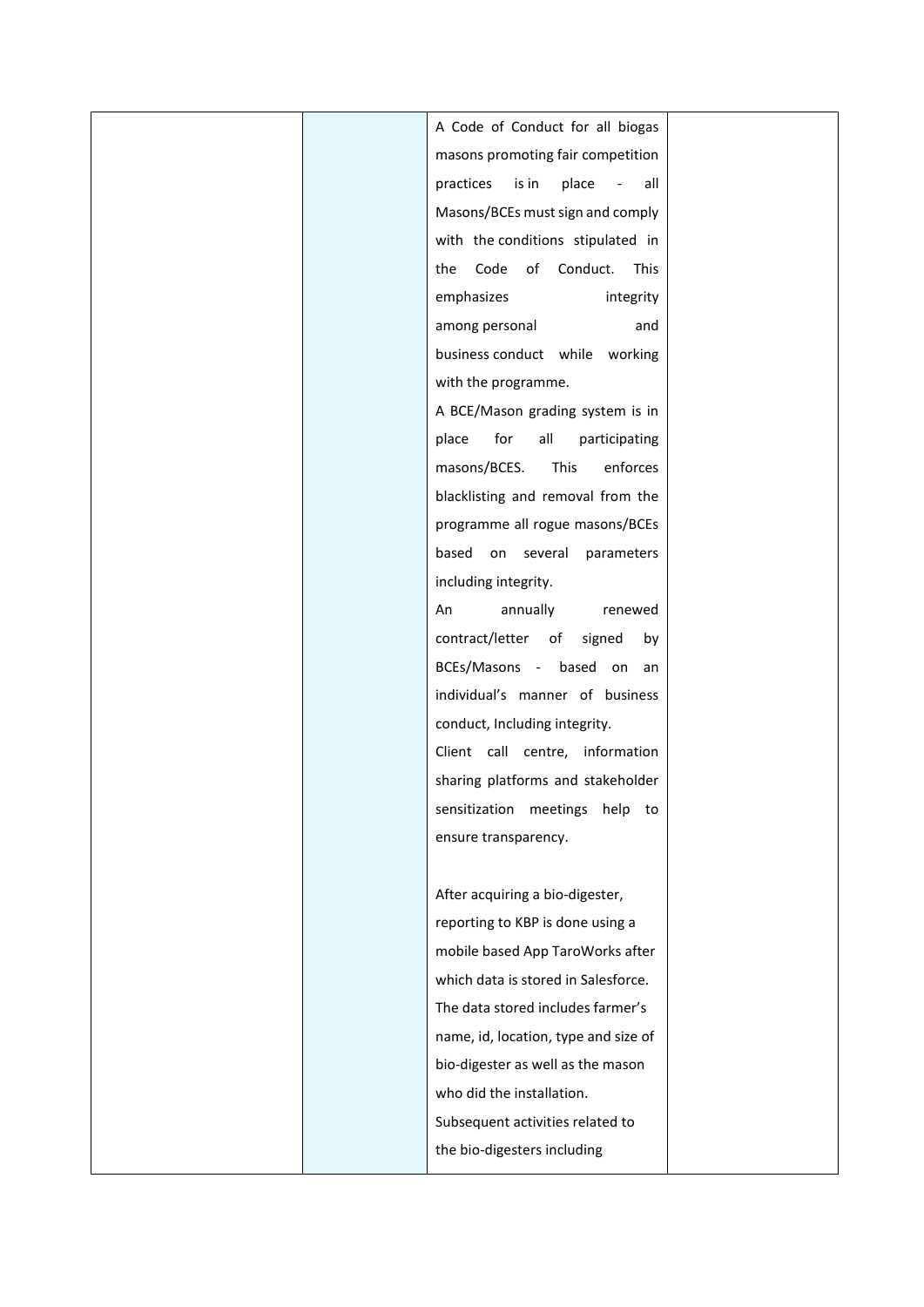|                                     |  | verification and extension trainings |  |  |
|-------------------------------------|--|--------------------------------------|--|--|
|                                     |  | are also recorded.                   |  |  |
| Principle 6.1 Labour Rights         |  |                                      |  |  |
| The Project<br>1.                   |  | 1. The project provides workers      |  |  |
| Developer shall ensure that all     |  | with a safe and healthy work         |  |  |
| employment is in compliance         |  | environment and is not complicit     |  |  |
| with national labour                |  | in exposing workers to unsafe or     |  |  |
| occupational health and safety      |  | unhealthy work environments.         |  |  |
| laws and with the principles        |  | VPA001 involves installation of      |  |  |
| and standards embodied in           |  | small domestic biogas units. The     |  |  |
| the ILO fundamental                 |  | biogas systems require relatively    |  |  |
| conventions                         |  | simple construction and tools.       |  |  |
| Workers shall be able<br>2.         |  | 2. Workers are free to join any      |  |  |
| to establish and join labour        |  | labour organisations as per the      |  |  |
| organisations                       |  | country's labour laws.               |  |  |
| Working agreements<br>3.            |  | 3. All KBP staff and field officers  |  |  |
| with all individual workers         |  | are employed in accordance with      |  |  |
| shall be documented and             |  | Kenya's labour laws. The workers     |  |  |
| implemented and include:            |  | sign contracts defining              |  |  |
| Working hours (must<br>a)           |  | remuneration, work hours,            |  |  |
| not exceed 48 hours per week        |  | duties/tasks.                        |  |  |
| on a regular basis), AND            |  | 4. The project does not employ       |  |  |
| Duties and tasks, AND<br>b)         |  | and is not complicit in any form of  |  |  |
| Remuneration (must<br>$\mathbf{c})$ |  | child labour. KBP does not employ    |  |  |
| include provision for payment       |  | children.                            |  |  |
| of overtime), AND                   |  | Host country commitment to           |  |  |
| Modalities on health<br>d)          |  | international conventions on         |  |  |
| insurance, AND                      |  | labour standards and child Rights:   |  |  |
| Modalities on<br>e)                 |  | Convention on the Rights of the      |  |  |
| termination of the contract         |  | Child, New York, 20 November         |  |  |
| with provision for voluntary        |  | 1989. Date of signature 26 Jan       |  |  |
| resignation by employee, AND        |  | 1990. Kenya is member of the         |  |  |
| Provision for annual<br>f)          |  | International Labour Organisation.   |  |  |
| leave of not less than 10 days      |  | 5. Any accidents during work are     |  |  |
| per year, not including sick        |  | reported and recorded for action.    |  |  |
| and casual leave.                   |  |                                      |  |  |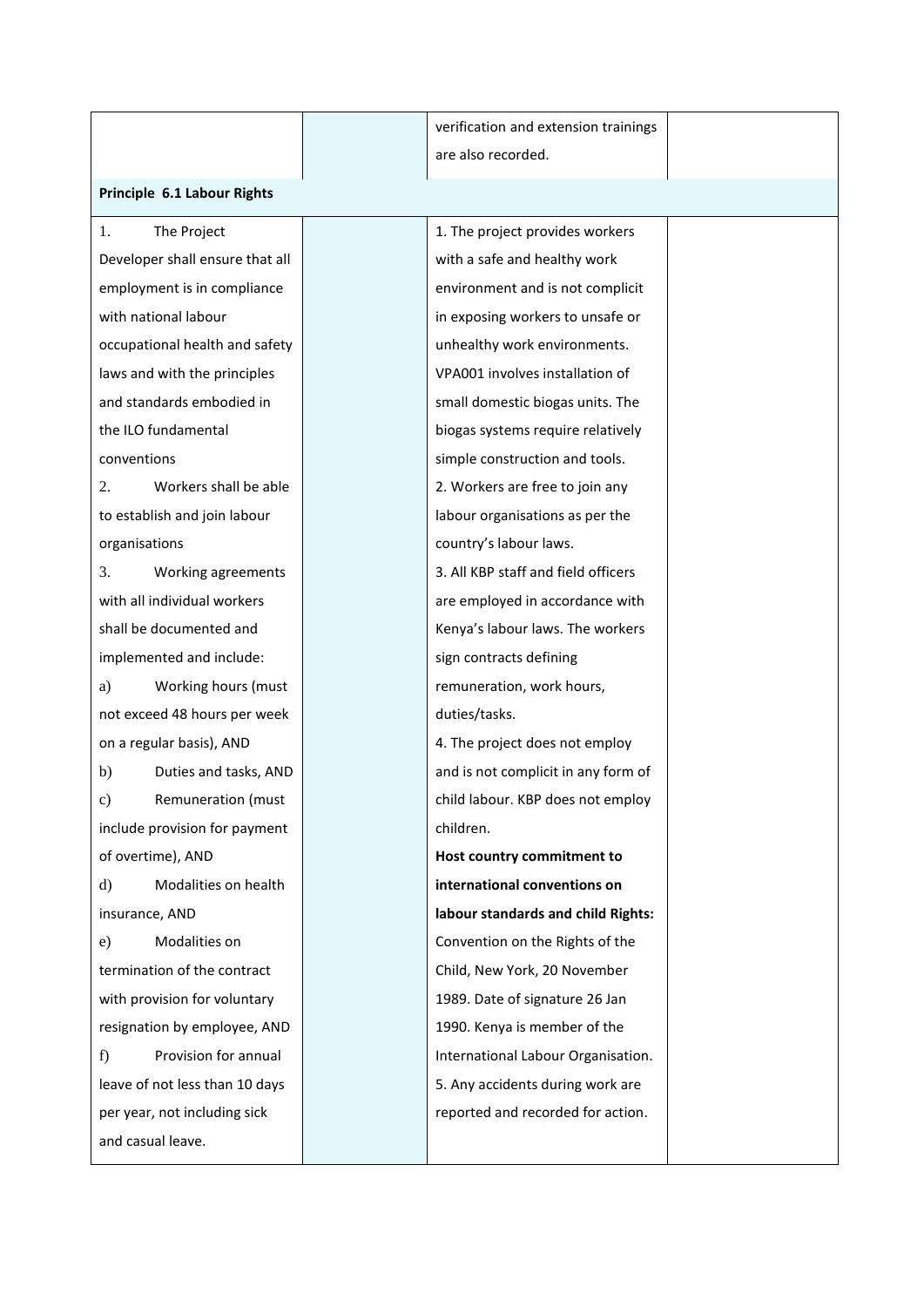| No child labour is<br>4.                     |           |                                     |  |
|----------------------------------------------|-----------|-------------------------------------|--|
| allowed (Exceptions for                      |           |                                     |  |
| children working on their                    |           |                                     |  |
| families' property requires an               |           |                                     |  |
| <b>Expert Stakeholder opinion)</b>           |           |                                     |  |
| 5.<br>The Project                            |           |                                     |  |
| Developer shall ensure the use               |           |                                     |  |
| of appropriate equipment,                    |           |                                     |  |
| training of workers,                         |           |                                     |  |
| documentation and reporting                  |           |                                     |  |
| of accidents and incidents,                  |           |                                     |  |
| and emergency preparedness                   |           |                                     |  |
| and response measures                        |           |                                     |  |
| Principle 6.2 Negative Economic Consequences |           |                                     |  |
| 1.<br>Does the project                       |           | The purpose of the program is to    |  |
| cause negative economic                      |           | set-up a market based biogas        |  |
| consequences during and after                |           | sector which does not require the   |  |
| project implementation?                      |           | project to continue operation.      |  |
| >                                            |           | Transactions are commercial,        |  |
|                                              |           | meaning that farmers pay the cost   |  |
|                                              |           | of services for installation and    |  |
|                                              |           | repair after the warranty period.   |  |
|                                              |           | Thus, even after the project these  |  |
|                                              |           | services will remain offered        |  |
|                                              |           | ensuring continued use of the       |  |
|                                              |           | technology                          |  |
|                                              |           |                                     |  |
| Principle 7.1 Emissions                      |           |                                     |  |
| Will the Project increase                    | <b>No</b> | as demonstrated in the various      |  |
| greenhouse gas emissions                     |           | monitoring reports in the first CP. |  |
| over the Baseline Scenario?                  |           |                                     |  |
| $\gt$                                        |           |                                     |  |
| <b>Principle 7.2 Energy Supply</b>           |           |                                     |  |
| Will the Project use energy                  | <b>No</b> | No grid connected energy is         |  |
| from a local grid or power                   |           | involved.                           |  |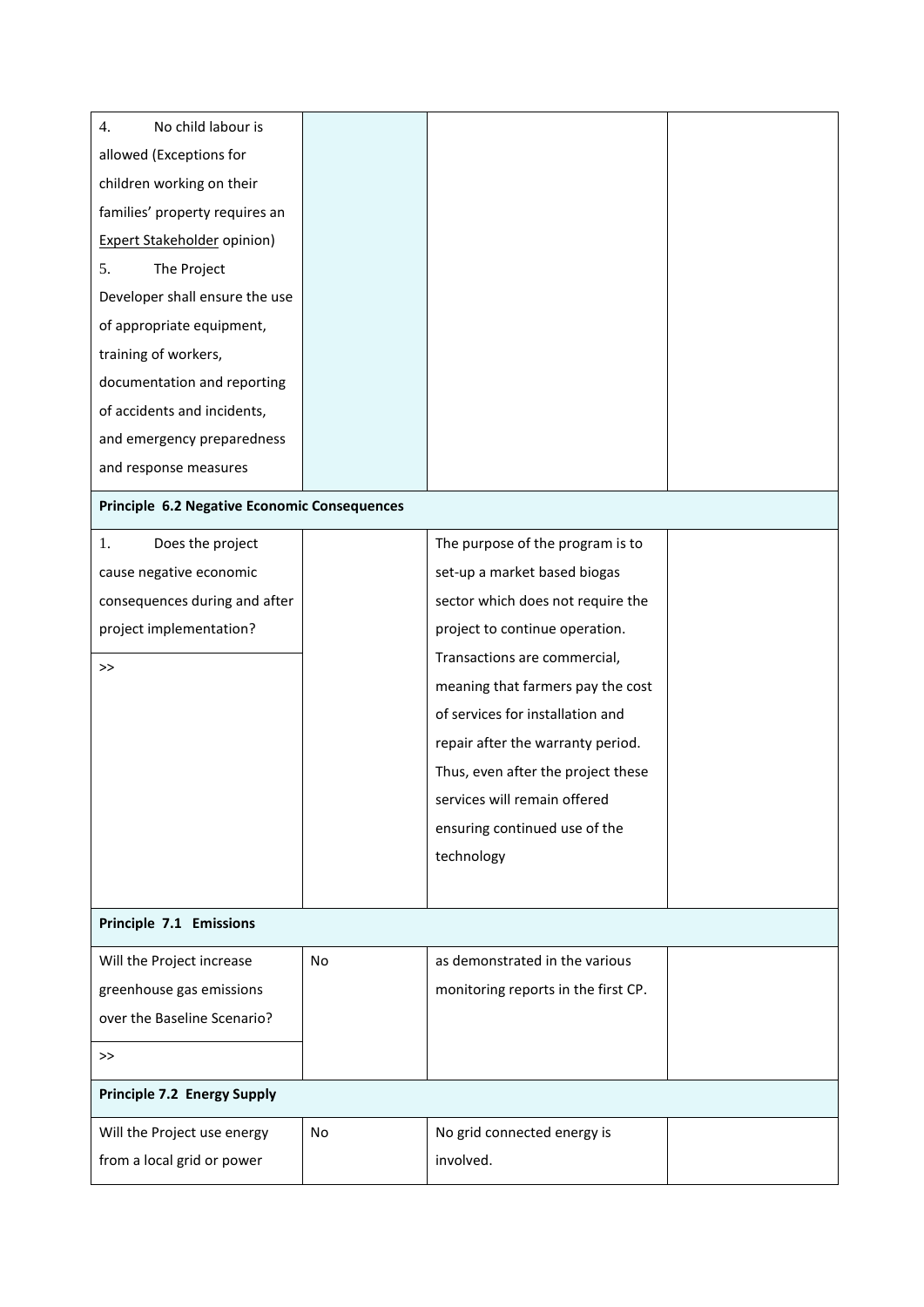| supply (i.e., not connected to                       |    |                                      |  |
|------------------------------------------------------|----|--------------------------------------|--|
| a national or regional grid) or                      |    |                                      |  |
| fuel resource (such as wood,                         |    |                                      |  |
| biomass) that provides for                           |    |                                      |  |
| other local users?                                   |    |                                      |  |
| >>                                                   |    |                                      |  |
| Principle 8.1 Impact on Natural Water Patterns/Flows |    |                                      |  |
| Will the Project affect the                          | no | No the construction of bio-          |  |
| natural or pre-existing pattern                      |    | digesters does not affect natural or |  |
| of watercourses, ground-                             |    | pre-existing pattern of              |  |
| water and/or the watershed(s)                        |    | watercourses, ground-water           |  |
| such as high seasonal flow                           |    | and/or the watershed.                |  |
| variability, flooding potential,                     |    |                                      |  |
| lack of aquatic connectivity or                      |    |                                      |  |
| water scarcity?                                      |    |                                      |  |
| >>                                                   |    |                                      |  |
| Principle 8.2 Erosion and/or Water Body Instability  |    |                                      |  |
|                                                      |    |                                      |  |
| Could the<br>a.                                      | No | No, the construction occurs in       |  |
| Project directly or indirectly                       |    | backyards and does not cause         |  |
| cause additional erosion                             |    | erosion.                             |  |
| and/or water body instability                        |    |                                      |  |
| or disrupt the natural pattern                       |    |                                      |  |
| of erosion?                                          |    |                                      |  |
| Is the<br>b.                                         |    |                                      |  |
| Project's area of influence                          |    |                                      |  |
| susceptible to excessive                             |    |                                      |  |
| erosion and/or water body                            |    |                                      |  |
| instability?                                         |    |                                      |  |
| >                                                    |    |                                      |  |
| Principle 9.1 Landscape Modification and Soil        |    |                                      |  |
| Does the Project involve the                         |    | No, the construction of bio-         |  |
| use of land and soil for                             |    | digesters does not use soil or       |  |
| production of crops or other                         |    | crops.                               |  |
| products?                                            |    |                                      |  |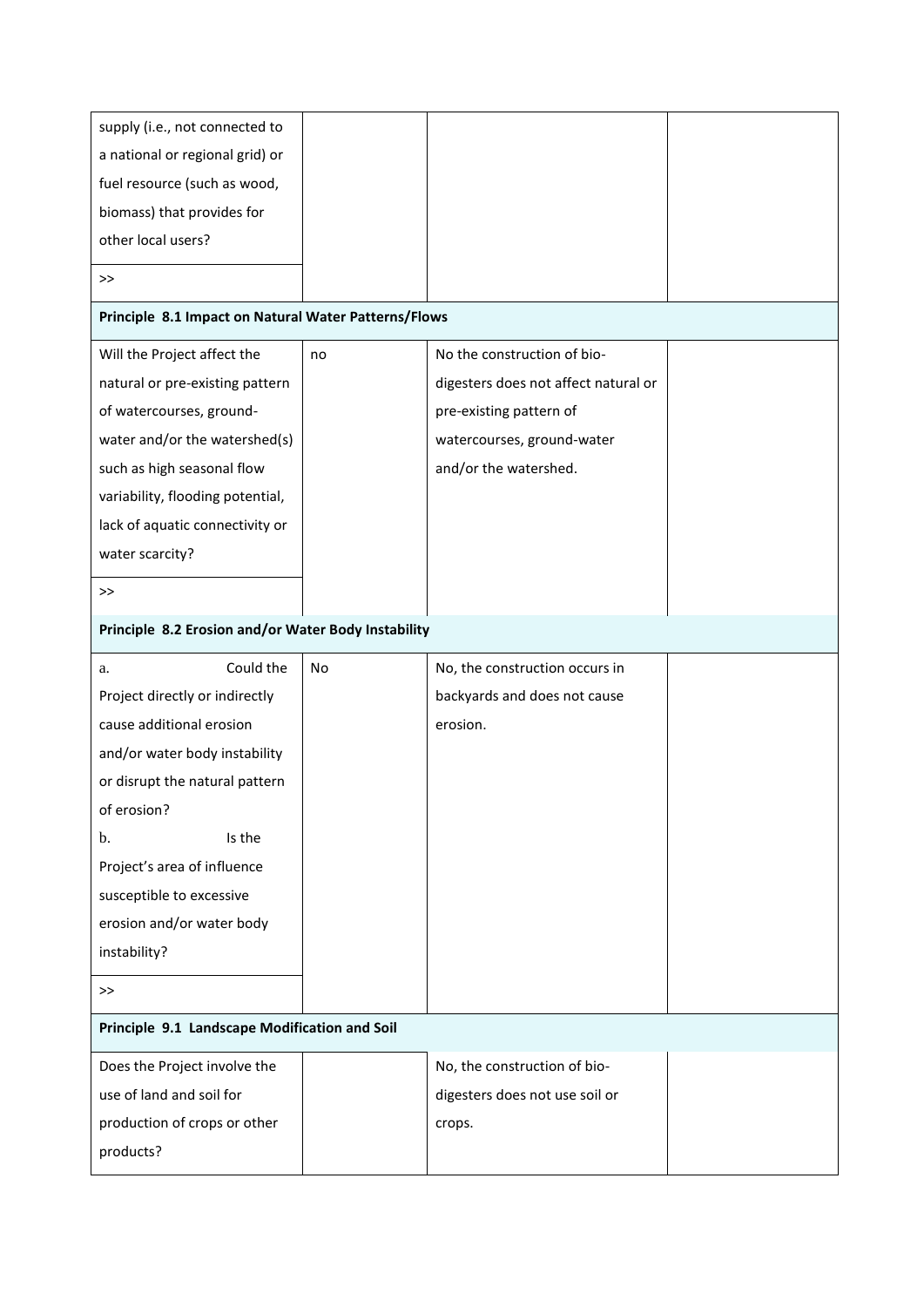| >                                               |                                       |  |
|-------------------------------------------------|---------------------------------------|--|
| Principle 9.2 Vulnerability to Natural Disaster |                                       |  |
| Will the Project be susceptible                 | No, the construction of bio-          |  |
| to or lead to increased                         | digesters is not related to these     |  |
| vulnerability to wind,                          | risks.                                |  |
| earthquakes, subsidence,                        |                                       |  |
| landslides, erosion, flooding,                  |                                       |  |
| drought or other extreme                        |                                       |  |
| climatic conditions?                            |                                       |  |
| >>                                              |                                       |  |
| <b>Principle 9.3 Genetic Resources</b>          |                                       |  |
| Could the Project be                            | This is not applicable to the project |  |
| negatively impacted by or                       | as it does not produce crops.         |  |
| involve genetically modified                    |                                       |  |
| organisms or GMOs (e.g.,                        |                                       |  |
| contamination, collection                       |                                       |  |
| and/or harvesting, commercial                   |                                       |  |
| development, or take place in                   |                                       |  |
| facilities or farms that include                |                                       |  |
| GMOs in their processes and                     |                                       |  |
| production)?                                    |                                       |  |
| >>                                              |                                       |  |
| <b>Principle 9.4 Release of pollutants</b>      |                                       |  |
| Could the Project potentially                   | Digester effluent can cause local     |  |
| result in the release of                        | eutrophication if not used similar    |  |
| pollutants to the                               | to the baseline situation. However,   |  |
| environment?                                    | most farmers use bio-slurry which     |  |
| >>                                              | is a superior fertilizer compared to  |  |
|                                                 | farmyard manure and the impact is     |  |
|                                                 | therefore less on the environment     |  |
|                                                 | compared to the baseline.             |  |
| Principle 9.5 Hazardous and Non-hazardous Waste |                                       |  |
| Will the Project involve the                    |                                       |  |
| manufacture, trade, release,                    |                                       |  |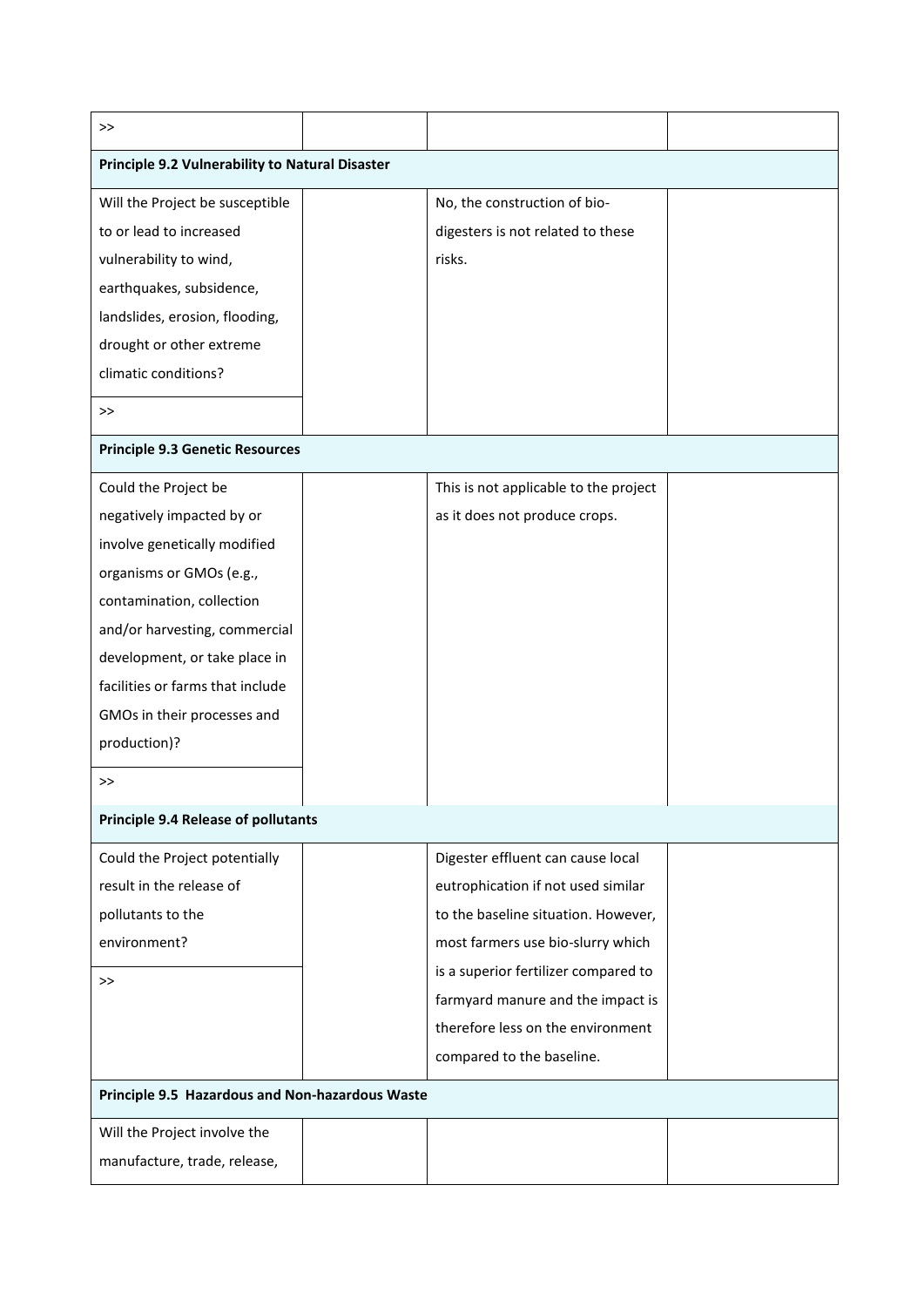| and/ or use of hazardous and                                       | No hazardous and non-hazardous         |  |  |
|--------------------------------------------------------------------|----------------------------------------|--|--|
| non-hazardous chemicals                                            | chemical are involved in bio-          |  |  |
| and/or materials?                                                  | digester use and construction.         |  |  |
| >>                                                                 |                                        |  |  |
| <b>Principle 9.6 Pesticides &amp; Fertilisers</b>                  |                                        |  |  |
| Will the Project involve the                                       | Farmers are trained to use bio-        |  |  |
| application of pesticides                                          | slurry as effective organic fertilizer |  |  |
| and/or fertilisers?                                                | which can improve yields and soil      |  |  |
| >                                                                  | quality. However, the project does     |  |  |
|                                                                    | not encourage using chemical           |  |  |
|                                                                    | fertilizers.                           |  |  |
| <b>Principle 9.7 Harvesting of Forests</b>                         |                                        |  |  |
| Will the Project involve the                                       | On the contrary, the project will      |  |  |
| harvesting of forests?                                             | result in a lower demand for           |  |  |
| >                                                                  | firewood.                              |  |  |
|                                                                    |                                        |  |  |
| Principle 9.8 Food                                                 |                                        |  |  |
| Does the Project modify the                                        | On the contrary, bio-slurry is a very  |  |  |
| quantity or nutritional quality                                    | good fertilizer which improves crop    |  |  |
| of food available such as                                          | quality.                               |  |  |
| through crop regime                                                |                                        |  |  |
| alteration or export or                                            |                                        |  |  |
| economic incentives?                                               |                                        |  |  |
| >>                                                                 |                                        |  |  |
| Principle 9.9 Animal husbandry                                     |                                        |  |  |
| Will the Project involve animal                                    | Not applicable, the project only       |  |  |
| husbandry?                                                         | builds digesters in backyards of       |  |  |
| $>\!>$                                                             | farmers.                               |  |  |
| Principle 9.10 High Conservation Value Areas and Critical Habitats |                                        |  |  |
| Does the Project physically                                        | No, this does not occur.               |  |  |
| affect or alter largely intact or                                  |                                        |  |  |
| High Conservation Value (HCV)                                      |                                        |  |  |
| ecosystems, critical habitats,                                     |                                        |  |  |
|                                                                    |                                        |  |  |